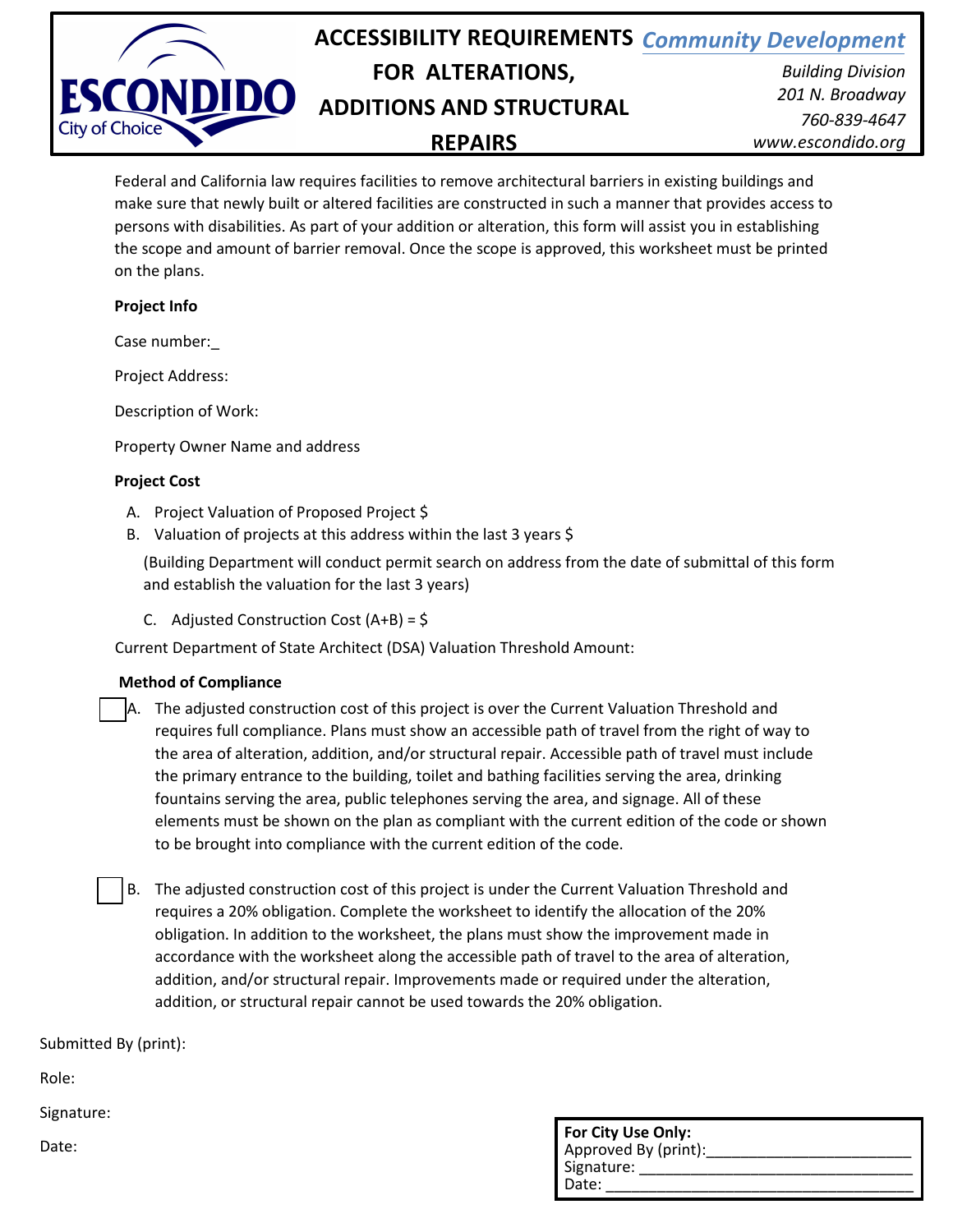# Cost Table

- **Step A.** Select the compliance status applicable to category 1. If "Existing Full" or "N/A" is selected, enter \$0.00 for its category subtotal, then go to Step C, otherwise go to Step B.
- **Step B.** Select the individual elements in this category that are to be upgraded. Provide a brief description of the upgrades, and plan sheet number, enter their costs and subtotal the category.
- **Step C.** Go to the next category (2, 3, 4, 5 then 6) and repeat until all 6 categories have been completed.
- **Step D.** Total the "COSTS" column and enter it in the "TOTAL" box at the end of the form.

Your total costs should be approximately equal to or greater than 20% obligation.

| 20% obligation \$ _ |  |
|---------------------|--|
|                     |  |

(Item C Adjusted Construction Cost x .2=20% Obligation)

|    | <b>CATEGORY</b>                                                                                                                                                |               |
|----|----------------------------------------------------------------------------------------------------------------------------------------------------------------|---------------|
| 1. | PRIMARY ENTRANCE TO ALTERED AREA<br><b>Compliance Status:</b> □ Existing Full □ Upgrade to Full<br>$\Box$ N/A<br><b>Existing Partial</b><br>Upgrade to Partial | <b>COSTS</b>  |
|    | <b>DOOR</b>                                                                                                                                                    | $\frac{1}{2}$ |
|    | <b>SIGNS AND IDENTIFICATION</b>                                                                                                                                |               |
|    | Subtotal                                                                                                                                                       | \$            |
| 2. | <b>ROUTE TO THE ALTERED AREA</b><br><b>Compliance Status:</b> □ Existing Full □ Upgrade to Full<br>$\Box$ N/A<br>$\Box$ Existing Partial<br>Upgrade to Partial |               |
|    | <b>CHANGE OF ELEVATION(S)</b><br>B. Lifts/Elevator entrance and the contract of the contract of the contract of the contract of the contract of                | $\frac{1}{2}$ |
|    | <b>DOORS</b>                                                                                                                                                   |               |
|    | Subtotal                                                                                                                                                       | \$            |
|    |                                                                                                                                                                | Page 2 of 3   |